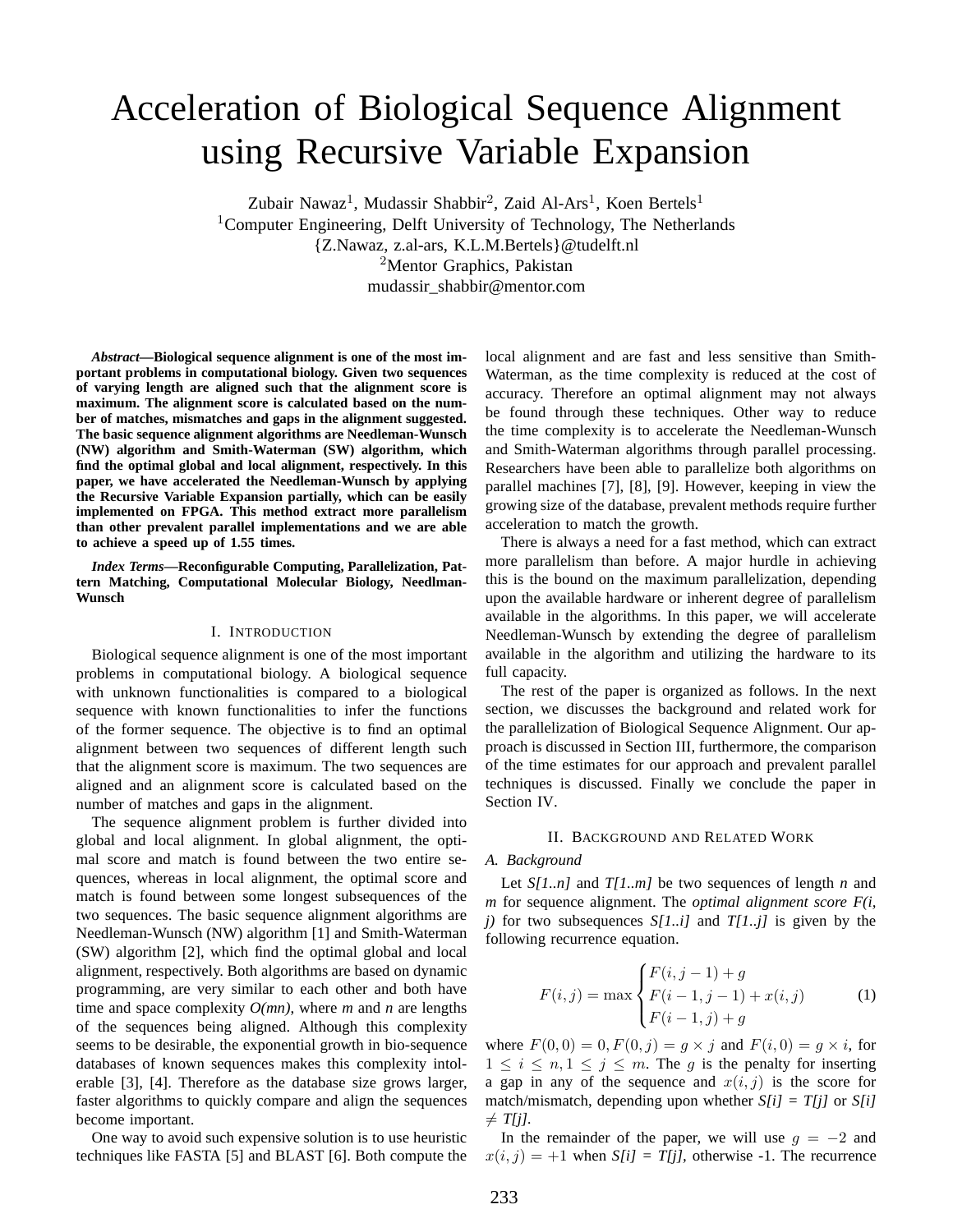|  |                                                                          |  |                | G   A   C   G   G   A |           |
|--|--------------------------------------------------------------------------|--|----------------|-----------------------|-----------|
|  | $\mathbf{0}$   -2   -4   -6   -8   -10  -12                              |  |                |                       |           |
|  | G $-2$ 1 $-1$ $-3$ $-5$ $-7$ $-9$                                        |  |                |                       |           |
|  | A $-4$ $-1$ $2$ $0$ $-2$ $-4$ $-6$                                       |  |                |                       |           |
|  | $T$   -6   -3   0   1   -1   -2   -4                                     |  |                |                       |           |
|  | <b>C</b> $-8$ $-5$ $-2$ 1 0 $-2$ $-4$                                    |  |                |                       |           |
|  | <b>G</b> $\begin{bmatrix} -10 & -7 & -4 & -1 & 2 & 1 & -2 \end{bmatrix}$ |  |                |                       |           |
|  | <b>G</b> $\mid$ -12 $\mid$ -9 $\mid$ -6 $\mid$ -3                        |  | $\overline{0}$ | 3 <sup>1</sup>        | $\vert$ 1 |
|  | $ A -14 -11 -8 -5 -2 1 4$                                                |  |                |                       |           |

Figure 1. Scoring Matrix for an example of Needleman-Wunsch Algorithm

Equation 1 shows the optimal substructure and overlapping subproblems in the problem, therefore dynamic programming [10] is applied to get an efficient solution. In dynamic programming, a bottom-up approach is used, in which initially the boundary conditions are computed and then *F* is computed from smaller subsequences to larger ones till it reaches the entire length of the sequences. An example of Needleman-Wunsch algorithm is shown in Figure 1, where a matrix is made and the two sequences are put along the row and column. The matrix is filled using Equation 1 from the top-left corner and elements are filled from left to right and from top to bottom. In the filled matrix the bottom-right element gives the maximum global alignment score for two sequences. Once the whole matrix is filled, we start a trace back from the bottom-right element to one of the three elements from which alignment score is calculated till it reaches the top-left corner. In the trace back, when an element is computed from the top element then there is a gap in the sequence along the row and similarly when an element is computed from the left element then there is a gap in the sequence along the column. The optimal alignment for the example is given below.

GA-CGGA

## ||||||| GATCGGA

An operation is primitive, if the time taken by this function is independent of the operands. As all the operations given by the Equation 1 are primitive, the computation of optimal alignment score  $F(i, j)$  takes constant time, and since there are  $m \times n$  elements to be computed, the time complexity for both the algorithms is *O(mn)*. Likewise, we need to keep the table of size  $m \times n$  to compute the  $F(i, j)$  and for trace back, therefore the space complexity for the algorithms is also *O(mn).*

To parallelize NW algorithm we need to look at their data dependence graphs as shown in Figure 2. Blank circles are the elements after the initialization with the boundary conditions. Any iteration *(i, j)* cannot be executed until iterations *(i-1, j)*, *(i-1, j-1)* and *(i, j-1)* are not executed first, due to data dependencies. Therefore we need to change the way the elements are traversed like starting from the top, elements with one shade of gray in a diagonal line can be executed in parallel



Figure 2. Data dependence graph for both equations, different shades of gray in circles show the elements which can be executed in parallel

followed by the next diagonal line with different shade of gray due to dependency constraint. Therefore the degree of parallelism is constrained to the length of the diagonal line and the maximum number of processing elements required will be equal to the length of longest diagonal. The number of steps required in such implementation is  $O(n+m)$  [8].

## *B. Recursive Variable Expansion*

*Recursive Variable Expansion* (RVE) [11] is a kind of loop transformation which removes all the data dependencies from the program and then the program is prone to maximum parallelism. The basic ideas is that if any statement  $S_i$  is dependent on statement  $T_i$  for some iteration *i* and *j*, then instead we wait for  $T_j$  to complete and then execute  $S_i$ , we will replace all the occurrences of the variable in  $S_i$  that creates dependency with  $T_i$  with the computation of that variable in  $T_i$ . This way there is no need to wait for the statement  $T_j$ to complete and statement  $S_i$  can be executed independently of  $T_i$ . Similarly if  $T_i$  is dependent on some other statement, we will replace the computation of that statement with the variable to make it independent of that statement. This step is recursively repeated until the statement  $S_i$  is not dependent on any statement rather only inputs or known values, which essentially means that  $S_i$  can be computed with out waiting for the computation of any other statement. The technique is very beneficial when most of the operations are associative. In this way, the whole expanded statement can be computed in any order by computing the large number of operations in parallel and efficiently using binary tree structure. The major draw back of this technique is that the speed up is achieved at the cost of redundancy, which consumes very large resources.

## *C. Related Work*

A lot of work has been done to accelerate the biological sequence alignment using different hardwares. In addition to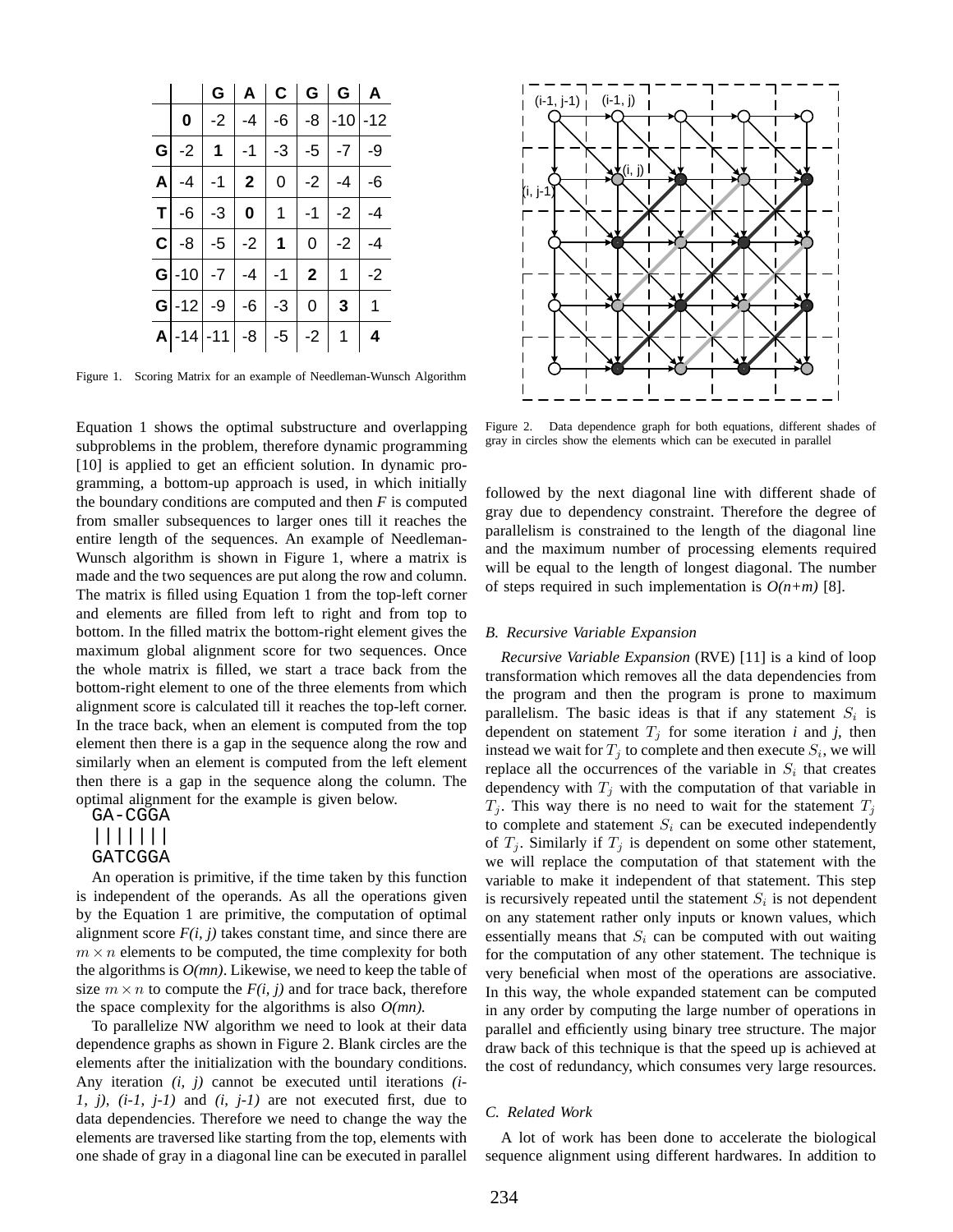specific architectures designed for sequence alignment, many solution for special purpose hardware, SIMD and FPGAs have been devised.

A particular algorithm can be implement using special purpose hardware and it also provides result faster, however they lack the flexibility to run different algorithms required for biological sequence alignment. Some examples of such implementation are P-NAC, BISP and SAMBA [12], [13], [14].

Several implementations for SIMD have been proposed as MGAP, Kestrel and Fuzion [15], [16], [17]. SIMD contains general purpose processors (GPP) therefore it is programmable and is used for a wider range of applications like image processing and scientific computing. The drawback is that they are expensive.

Field Programmable Gate Arrays (FPGAs) are good candidates for accelerating biological sequence alignment algorithms. FPGAs are programmable using some hardware description languages like VHDL or Verilog and virtually any algorithm can be mapped on it. FPGAs can also be reconfigured during system operation, called Run-Time Reconfiguration (RTR), which makes it suitable if the algorithm or gap penalty is changed at runtime. Some of the solutions based on FPGAs are given in [18], [19], [20].

#### III. OUR APPROACH AND TIME ESTIMATION

When we apply recursive variable expansion partially on Equation 1, the recursion tree is shown in Figure 3. *F(n, m)* can be written in equation as shown by the leaf nodes in Figure 3.

$$
F(n,m-2)-4
$$
\n
$$
F(n-1,m-2)-2+x(n,m-1)
$$
\n
$$
iii
$$
\n
$$
F(n-1,m-2)-6
$$
\n
$$
iv
$$
\n
$$
F(n-2,m-2)-4+x(n-1,m-1)
$$
\n
$$
v
$$
\n
$$
F(n-2,m-1)-6
$$
\n
$$
vi
$$
\n
$$
F(n-1,m-2)-2+x(n,m)
$$
\n
$$
vii
$$
\n
$$
F(n-2,m-2)+x(n-1,m-1)+x(n,m)
$$
\n
$$
ix
$$
\n
$$
F(n-2,m-1)-2+x(n,m-1)
$$
\n
$$
ix
$$
\n
$$
F(n-2,m-2)-4+x(n-1,m-1)
$$
\n
$$
xi
$$
\n
$$
F(n-2,m-1)-6
$$
\n
$$
xii
$$
\n
$$
F(n-2,m-1)-2+x(n-1,m)
$$
\n
$$
xiii
$$
\n
$$
F(n-2,m)-4
$$

Equation 2 is now written as the maximum of thirteen sub-equations. All the terms are independent of each other, therefore sub-equations can be computed in parallel. Since finding maximum is associative, then the best way to find is by making a binary tree from the result of thirteen sub-equation, which requires four levels as  $\lfloor \log_2 13 \rfloor = 4$ . Can we find  $F(n,m)$  better than this? Yes, if we look closely at Equation 2, unique  $F(i, j)$  terms are only *five*. If  $F(i, j)$  is present in more than one sub-equations, we can eliminate some sub-equations with out the loss of useful information based on the smallest



Figure 4. Matrices to show the elements from which  $F(n,m)$  is computed (a) O1 is calculated using i, ii, iii, iv and v as given in Equation 4 (b) O2 is calculated using i, ii, iii and iv as given in Equation 5 (c) O3 is calculated using i, ii, iii and iv as given in Equation 7 (d) O4 is calculated using i, ii and iii in Equation 6.

value of  $x(i, j)$ , which in this case is  $-1$ . For example,  $F(n-1)$ , *m-2)* is present in equation *ii, iii, vi, ix*. so these sub-equations can be written as.

$$
\begin{aligned}\nii \quad & F(n-1,m-2)-2-1=F(n-1,m-2)-3 \\
iii \quad & F(n-1,m-2)-6 \\
vi \quad & F(n-1,m-2)-2-1=F(n-1,m-2)-3 \\
ix \quad & F(n-1,m-2)-6\n\end{aligned} \tag{3}
$$

So sub-equations *iii* and *ix* can be simply discarded as they can never be maximum. There is a tie between *ii* and *vi*, as we are not certain which may come as maximum. Using this reduction method for all the sub-equations, Equation 2 can be reduced to the following equation of seven sub-equations.

$$
F(n,m) = \max \begin{cases} i & F(n,m-2)-4 \\ ii & F(n-1,m-2)-2+x(n,m-1) \\ iii & F(n-1,m-2)-2+x(n,m) \\ iv & F(n-2,m-2)+x(n-1,m-1)+x(n,m) \\ v & F(n-2,m-1)-2+x(n-1,m) \\ vi & F(n-2,m-1)-2+x(n,m) \\ vi & F(n-2,m)-4 \end{cases}
$$
(4)

To find the maximum of seven sub-equations, we need  $\lceil \log_2 7 \rceil = 3$  levels, which is better than 4 levels as before. Figure 4(a) show how *O1*(i.e.  $F(n, m)$  for a block of  $3 \times 3$ elements) is calculated from Equation 4. But this is just one element in the  $3 \times 3$  block of elements, we can find the rest of the unknowns *O2* (i.e.  $F(n, m-1)$  for a block of  $3 \times 3$  elements), *O3* (i.e.  $F(n-1, m)$  for a block of  $3 \times 3$  elements) and *O4* (i.e.  $F(n-1, m-1)$  for a block of  $3 \times 3$  elements) using the similar methods for *O1.* The formulas for *O2*, *O3* and *O4* after applying partial Recursive Variable Expansion and elimination is given below.

$$
F(n,m-1) = \max \begin{cases} i & F(n,m-2)-2\\ ii & F(n-1,m-2)+x(n,m-1)\\ iii & F(n-2,m-2)-2+x(n-1,m-1)\\ iv & F(n-2,m-1)-4 \end{cases}
$$
(5)  

$$
F(n-1,m-1) = \max \begin{cases} i & F(n-1,m-2)-2\\ ii & F(n-2,m-2)+x(n-1,m-1)\\ iii & F(n-2,m-1)-2 \end{cases}
$$
(6)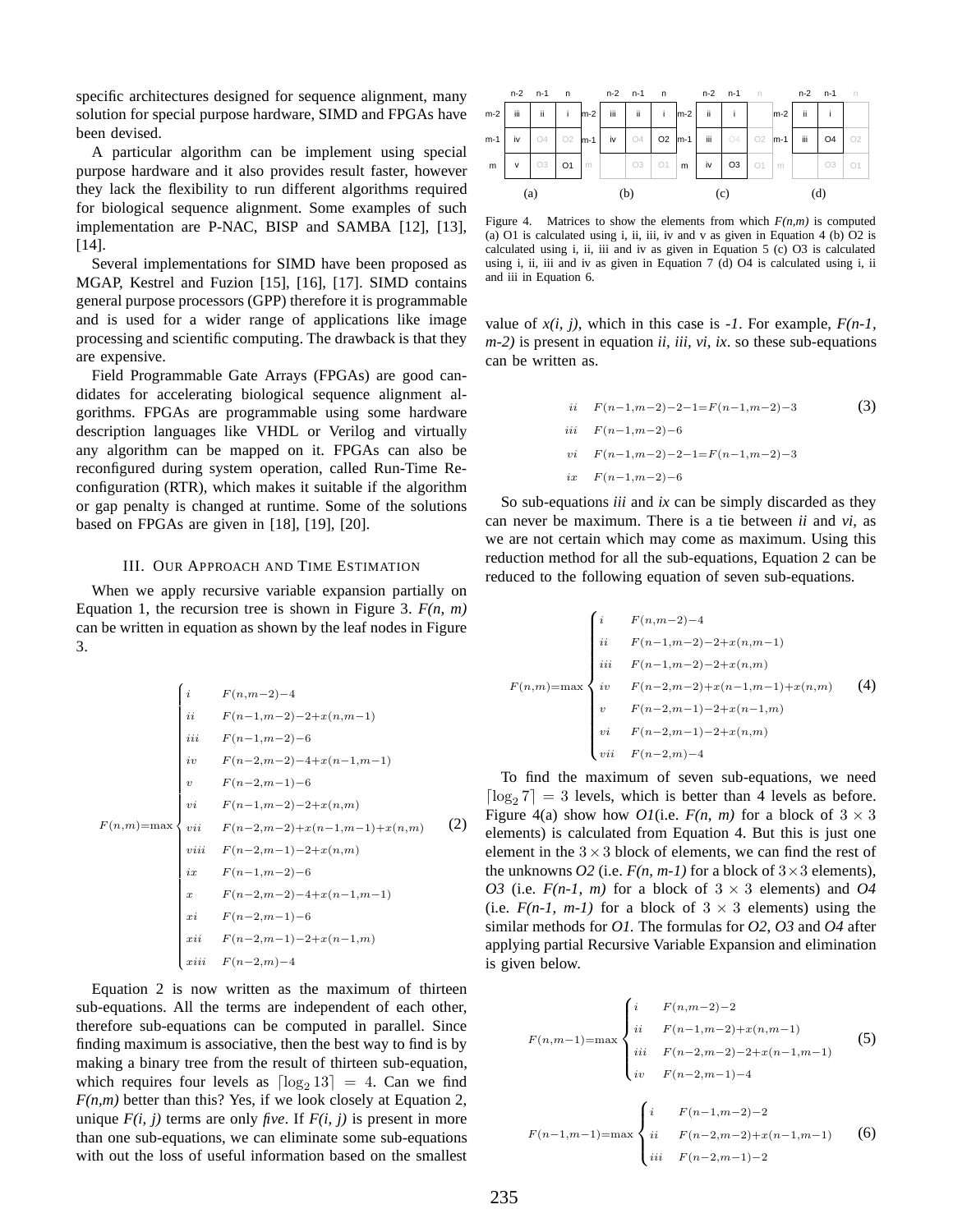

Figure 3. Recursion tree for Needleman-Wunsch Algorithm



Figure 5. Sequence of fill, starting from the top left shaded square number 1 and moving down diagonally as showing by trailing numbers. All the squares with same number can be executed in parallel.

$$
F(n-1,m) = \max \begin{cases} i & F(n-1,m-2)-4 \\ ii & F(n-2,m-2)-2+x(n-1,m-1) \\ iii & F(n-2,m-1)+x(n-1,m) \\ iv & F(n-2,m)-2 \end{cases}
$$
(7)

The four unknowns (i.e.  $F(n, m)$ ,  $F(n, m-1)$ ,  $F(n-1, m)$  and *F(n-1, m-1)*) as shown in Figure 4 only depends on top and left elements of the  $3 \times 3$  block, which we assume are already computed, therefore they can be computed in parallel. The sequence to fill a matrix in Needleman-Wunsch is shown in Figure 5. This sequence ensures that once a block is computed, all the terms in Equations 5, 5, 6 and 7 are already computed in the previous iteration.

#### *A. Time Estimation*

The four unknowns *F(n, m)*, *F(n, m-1)*, *F(n-1, m)* and *F(n-1,*  $(m-1)$  in  $3 \times 3$  block can be computed in parallel as there is no dependency among them, therefore the total time to compute all of them will be equal to the time taken by the unknown which has maximum number of sub-equations and which has maximum number of terms to be computed, which in this case is  $F(n,m)$ . A detailed time-estimation is given in Figure 6, which is the time to compute 3 blocks serially one after the other. If the matrix is filled to same extent with the prevalent parallel technique, then it will take seven diagonal lines as shown in Figure 5. The time estimate to compute seven lines serially one after the other is given in Figure 7, which is 28 levels. Therefore the speedup we got from our technique is  $\frac{28}{18} = 1.55.$ 

## IV. CONCLUSION

We have presented a new method to parallelize the Needleman-Wunsch algorithm which extracts more parallelism than the prevalent parallel techniques. By our technique, we are able to show that a speed up of 1.55 can be achieved, if a block of size  $3\times 3$  is used, this speed up can be increased if the RVE is applied further to achieve a bigger block size. Future work will involve the application of RVE on other Sequence alignment algorithm and with bigger block sizes.

## **REFERENCES**

- [1] S. Needleman and C. Wunsch, "A general method applicable to the search for similarities in the amino acid sequence of two proteins," *J. Mol Biol.*, vol. 48, pp. 443–453, 1970.
- [2] T. Smith and M. Waterman, "Identification of common molecular subsequences," *J. Mol. Biol.*, vol. 147, pp. 195–197, 1981.
- [3] M. Y. Galperin, "The molecular biology database collection: 2007 update," *Nucleic Acids Research*, vol. 35, pp. D3–D4(1), January 2007.
- [4] L. D. O. J. Benson DA, Karsch-Mizrachi I and W. DL, "Genbank," *Nucleic Acids Research*, vol. 35, pp. D21–5, January 2007.
- [5] D. J. Lipman and W. R. Pearson, "Rapid and sensitive sequence comparison with fastp and fasta," *Methods Enzymol.*, vol. 183, pp. 63– 98, 1990.
- [6] W. M. E. W. M. S. F. Altschul, W. Gish and D. J. Lipman, "Basic local alignment search tool," *J. Mol. Biol.*, pp. 403–410, 1990.
- [7] D. Brutlag, J. Dautricourt, R. Diaz, J. Fier, B. Moxon, and R. Stamm, "Blaze: an implementation of the smith-waterman sequence comparison algorithm on a massively parallel computer," 1993. [Online]. Available: citeseer.ist.psu.edu/brutlag93blaze.html
- [8] Y. C. Hsien-Yu Liao, Meng-Lai Yin, "A parallel implementation of the smith-waterman algorithm for massive sequences searching," in *Proceedings of the 26th Annual International Conference of the IEEE EMBS San Francisco, CA, USA*, 2004.
- [9] T. K. Yap, O. Frieder, and R. L. Martino, "Parallel computation in biological sequence analysis," *IEEE Transactions on Parallel and Distributed Systems*, vol. 9, no. 3, pp. 283–294, 1998. [Online]. Available: citeseer.ist.psu.edu/yap98parallel.html
- [10] T. H. Cormen, C. E. Leiserson, R. L. Rivest, and C. Stein, *Introduction to Algorithms, Second Edition*. The MIT Press and McGraw-Hill Book Company, 2001.
- [11] T. M. E. M. P. K. B. S. V. Zubair Nawaz, Ozana Silvia Dragomir, "Recursive variable expansion: A loop transformation for reconfigurable systems," in *International Conference on Field-Programmable Technology 2007 (ICFPT'07) (to appear)*, 2007.